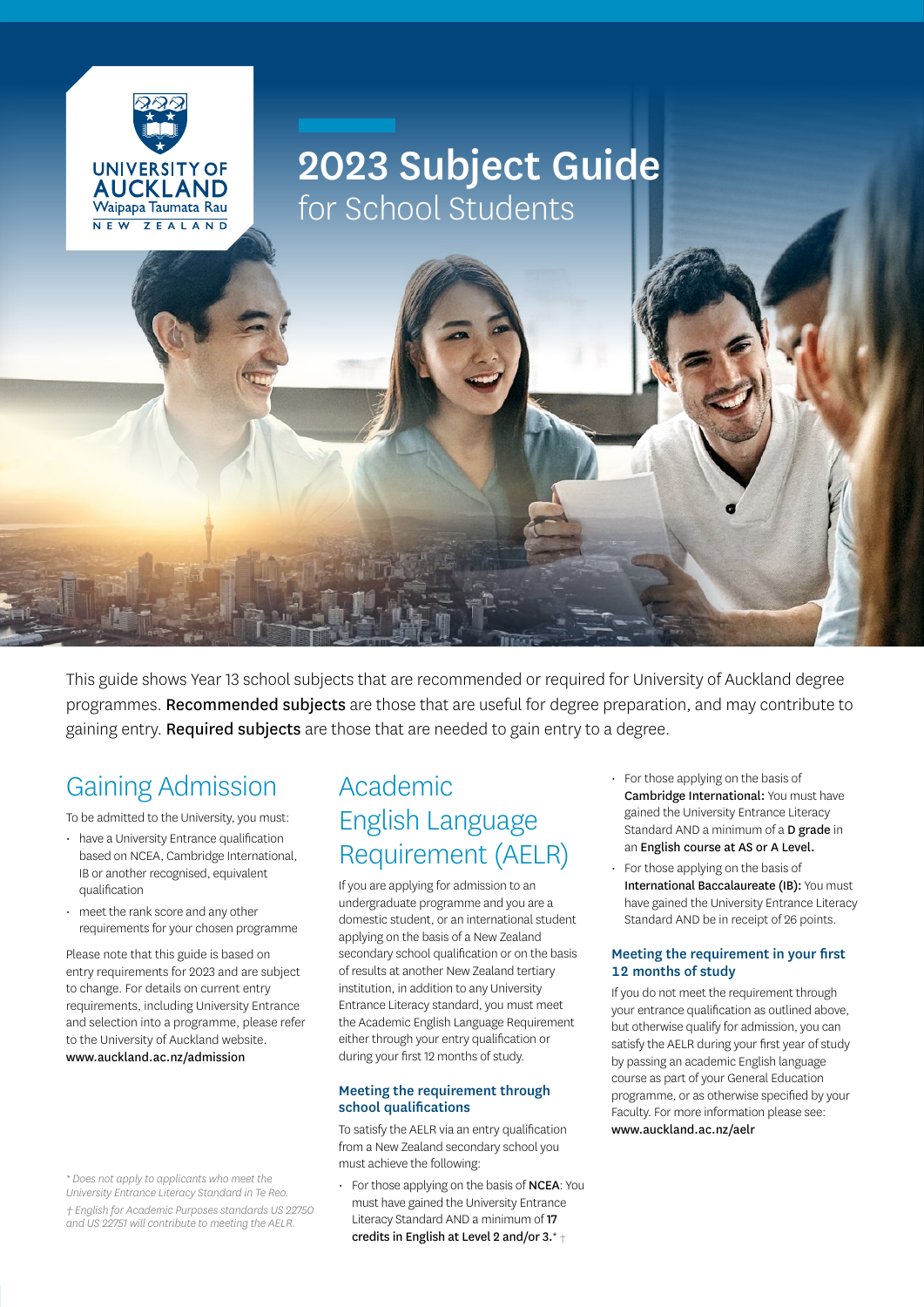| <b>Arts</b>                    |                                                                                                                                                                                                                                                                                                                                                                                                                                                                                   |
|--------------------------------|-----------------------------------------------------------------------------------------------------------------------------------------------------------------------------------------------------------------------------------------------------------------------------------------------------------------------------------------------------------------------------------------------------------------------------------------------------------------------------------|
| Programme                      | Recommended school subjects                                                                                                                                                                                                                                                                                                                                                                                                                                                       |
| Bachelor of Arts (BA)          | Students will be selected on the basis of their rank score. There are no specific subjects required for<br>admission. However any of the following subjects are recommended: Calculus, Classical Studies,<br>Drama, Economics, English, Geography, History, History of Art, Languages, Mathematics, Media<br>Studies, Music, Psychology, Religious Studies, Social Studies, Statistics, Te Reo Māori, Te Reo<br>Rangatira.                                                        |
| Bachelor of Communication (BC) | Students will be selected on the basis of their rank score. There are no specific subjects required for<br>admission. However any of the following subjects are recommended: Calculus, Classical Studies,<br>Design and Visual Communication, Digital Technologies, Drama, Economics, English, Geography,<br>History, History of Art, Languages, Mathematics, Media Studies, Music, Psychology, Social Studies,<br>Religious Studies, Statistics, Te Reo Māori, Te Reo Rangatira. |

| <b>Business</b>              |                                                                          |
|------------------------------|--------------------------------------------------------------------------|
| Programme                    | School subjects required and/or recommended                              |
| Bachelor of Commerce (BCom)  | Students will be selected on the basis of their rank score.              |
|                              | Year 13 Statistics and/or Calculus, or Mathematics, are recommended.     |
| Bachelor of Property (BProp) | Prior study in Accounting and Economics is beneficial but not essential. |

# Creative Arts and Industries

| Programme                                                                                                             | School subjects required and/or recommended                                                                                                                                                                                                                                                                                                                                                                                              |
|-----------------------------------------------------------------------------------------------------------------------|------------------------------------------------------------------------------------------------------------------------------------------------------------------------------------------------------------------------------------------------------------------------------------------------------------------------------------------------------------------------------------------------------------------------------------------|
| Bachelor of Architectural Studies (BAS)                                                                               | Students will be selected on the basis of their rank score and a portfolio of creative work including<br>a written statement. There are no specific subject requirements, however an English-rich/Te Reo<br>Māori subject is strongly recommended and Mathematics, Physics, and/or Digital Technologies is<br>recommended. Art, Design, Technology or equivalent subjects are advisable.                                                 |
| Bachelor of Dance Studies (BDanceSt)                                                                                  | Students will be selected on the basis of their rank score, CV, written statement and an interview/<br>audition. There are no specific subject requirements. NCEA Level 3 Dance or equivalent offers useful<br>preparation.                                                                                                                                                                                                              |
| Bachelor of Design (BDes)                                                                                             | Students will be selected on the basis of their rank score.                                                                                                                                                                                                                                                                                                                                                                              |
| Bachelor of Fine Arts (BFA)                                                                                           | Students will be selected on the bases of their rank score. There are no specific subject<br>requirements, however Art, Design, Technology or equivalent subjects are recommended.                                                                                                                                                                                                                                                       |
| Bachelor of Music (BMus)<br>- Creative Practice: Classical, Composition,<br>Jazz or Popular Music<br>- Music Studies. | Students for a Creative Practice specialisation (Classical, Jazz and Popular Music only) will be<br>selected on the basis of their rank score and audition. A specialisation in Composition or Music<br>Studies has no audition or portfolio requirements. Musical Literacy equivalent to NCEA credits in<br>Level 3 Music Studies or Practical Music, or high grades in NCEA Level 2 Music or Grade 6 Music<br>Theory, are recommended. |
| Bachelor of Urban Planning (Honours)<br>(BUrbPlan(Hons))                                                              | Students will be selected on the basis of their rank score. There are no specific subject<br>requirements, however English-rich subjects are strongly recommended in preparation.                                                                                                                                                                                                                                                        |

## Education and Social Work

| Programme                                                                               | Recommended school subjects                                                                                                                                                                    |
|-----------------------------------------------------------------------------------------|------------------------------------------------------------------------------------------------------------------------------------------------------------------------------------------------|
| Bachelor of Early Childhood Studies                                                     | Students will be selected on the basis of their rank score, interview, police check, and referees'                                                                                             |
| Bachelor of Education - Teaching<br>(BEd(Tchg))                                         | reports. There are no specific subjects required for admission, however any of the following are<br>recommended: Languages, Classical Studies, Economics, English, Geography, History, History |
| Primary and Huarahi Māori<br>specialisations (Early Childhood                           | of Art, Mathematics, Science (Biology, Chemistry, Physics), Technology, Te Reo Māori, Te Reo<br>Rangatira, Visual Arts. A high standard of oral and written English is important.              |
| Education is suspended for 2023 entry)                                                  | For the Huarahi Māori specialisation, written and oral fluency in te reo Māori will be assessed to the                                                                                         |
| Bachelor of Education - Teaching English to<br>Speakers of Other Languages (BEd(TESOL)) | proficiency descriptors of the Taura Whiri i te Reo proficiency framework.                                                                                                                     |
| Bachelor of Social Work (BSW)                                                           |                                                                                                                                                                                                |
| Bachelor of Sport, Health and Physical<br>Education (BSportHPE) <sup>+</sup>            |                                                                                                                                                                                                |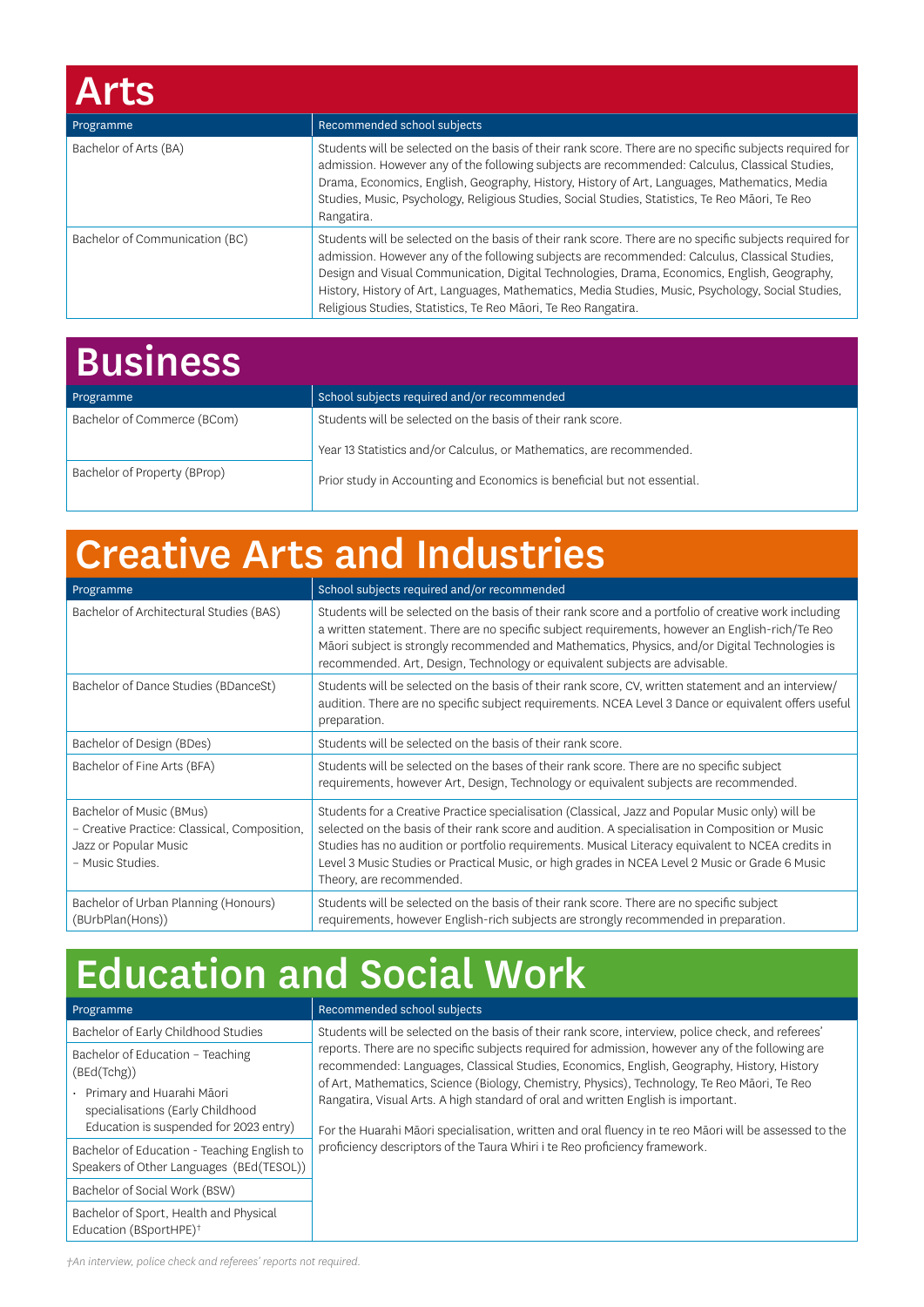# Engineering

| Programme                                       | School subjects required and/or recommended                                                                                                                                                                                                                                                                                                                                                                                                                                                                                                                                                                                                                                                                                                                        |
|-------------------------------------------------|--------------------------------------------------------------------------------------------------------------------------------------------------------------------------------------------------------------------------------------------------------------------------------------------------------------------------------------------------------------------------------------------------------------------------------------------------------------------------------------------------------------------------------------------------------------------------------------------------------------------------------------------------------------------------------------------------------------------------------------------------------------------|
| Bachelor of Engineering (Honours)<br>(BE(Hons)) | Students will be selected on the basis of their rank score and subject requirements. NCEA students<br>require 17 external credits in Calculus and 16 external credits in Physics in Level 3; Cambridge<br>International students require A Level Mathematics and Physics; and IB students require Higher<br>Level Mathematics and Physics. Cambridge International AS Level Mathematics and Physics, or IB<br>Standard Level Mathematics "Analysis and Approaches", may be accepted based on level of grade<br>achieved. IB Standard Level Mathematics "Applications and Interpretation" will not be accepted.<br>Any of the following are also recommended: Biology, Chemistry, English-rich subjects (Classics,<br>English, Geography, History, History of Art). |

# Global Studies

| Programme      | Recommended school subjects                                                                     |
|----------------|-------------------------------------------------------------------------------------------------|
| Global Studies | Students will be selected on the basis of their rank score and a minimum of 16 credits in each  |
|                | of three subjects from the NCEA approved subject list. There are no additional requirements for |
|                | Cambridge International or IB. Study of a language is strongly encouraged.                      |

| Law                             |                                                                                                                                                                                                                                                                                                                                                                                                                                                                                                                                     |
|---------------------------------|-------------------------------------------------------------------------------------------------------------------------------------------------------------------------------------------------------------------------------------------------------------------------------------------------------------------------------------------------------------------------------------------------------------------------------------------------------------------------------------------------------------------------------------|
| Programme                       | Recommended school subjects                                                                                                                                                                                                                                                                                                                                                                                                                                                                                                         |
| Bachelor of Laws (LLB (Part I)) | For first year Law, you will apply for LLB Part I and one other bachelors degree programme to satisfy<br>the Law Part I requirement for five non-Law courses. Students will be selected into Part II on the basis<br>of their results in Part I. There are no specific subjects required for admission. Any of the following are<br>recommended: Classical Studies, Economics, English, Geography, History, History of Art, Languages,<br>Te Reo Māori, Te Reo Rangatira. A good standard of oral and written English is important. |

# Medical and Health Sciences

| Programme                                                 | School subjects required and/or recommended                                                                                                                                                                                                                                                                                                                                                                                                                                                                                                                                                                                                        |
|-----------------------------------------------------------|----------------------------------------------------------------------------------------------------------------------------------------------------------------------------------------------------------------------------------------------------------------------------------------------------------------------------------------------------------------------------------------------------------------------------------------------------------------------------------------------------------------------------------------------------------------------------------------------------------------------------------------------------|
| Bachelor of Health Sciences (BHSc)                        | Students will be selected on the basis of their rank score and 18 credits in one of Biology, Chemistry<br>or Physics, and 18 credits in one of Classical Studies, English, Geography, History, History of Art,<br>Social Studies, Te Reo Mãori or Te Reo Rangatira at NCEA Level 3 or equivalent. For potential<br>applicants to the MBChB, Biology, Chemistry and at least one English-rich subject are strongly<br>recommended. Cambridge International students will be selected on the basis of their rank score<br>and one of English, Geography, History, or Classical Studies, and one of Biology, Chemistry or<br>Physics at full A level. |
| Bachelor of Medical Imaging (Honours)<br>(BMedImag(Hons)) | Applicants for the BMedImag(Hons) must first complete the required Stage One courses as part<br>of the BSc (majors/specialisations that can easily incorporate the required courses are Biomedical<br>Science, Chemistry, Medicinal Chemistry, Pharmacology or Physiology). Biology, Chemistry and at<br>least one English-rich subject are strongly recommended. Physics and Mathematics (Calculus or<br>Statistics) are useful.                                                                                                                                                                                                                  |
| Bachelor of Medicine and Bachelor of<br>Surgery (MBChB)   | Applicants for the MBChB must first complete the required Year 1 courses in the BHSc or the BSc<br>(in Biomedical Science). Biology, Chemistry and at least one English-rich subject are strongly<br>recommended. Physics and Mathematics (Statistics or Calculus) are useful.                                                                                                                                                                                                                                                                                                                                                                     |
| Bachelor of Nursing (BNurs)                               | Students will be selected on the basis of their rank score and 18 credits in one of Biology, Chemistry<br>or Physics, and 18 credits in one of Classical Studies, English, Geography, History, History of<br>Art, Social Studies, Te Reo Māori or Te Reo Rangatira at NCEA Level 3 or equivalent. Cambridge<br>International students will be selected on the basis of their rank score and one of English,<br>Geography, History, or Classical Studies, and one of Biology, Chemistry or Physics at full A level.                                                                                                                                 |
| Bachelor of Optometry (BOptom)                            | Applicants for the BOptom must first complete the required Stage One courses as part of the BSc<br>(majors/specialisations that can easily incorporate the required courses are Biomedical Science,<br>Chemistry, Medicinal Chemistry, Pharmacology or Physiology). Biology, Chemistry and at least one<br>English-rich subject are strongly recommended. Physics and Mathematics (Calculus or Statistics)<br>are useful.                                                                                                                                                                                                                          |
| Bachelor of Pharmacy (BPharm)                             | Applicants for the BPharm must first complete the required Stage One courses as part of the BHSc<br>or the BSc (majors/specialisations that can easily incorporate the required courses are Biomedical<br>Science, Chemistry, Food Science and Nutrition, Medicinal Chemistry, Pharmacology or Physiology).<br>Biology and Chemistry are recommended, plus at least one English-rich subject.                                                                                                                                                                                                                                                      |